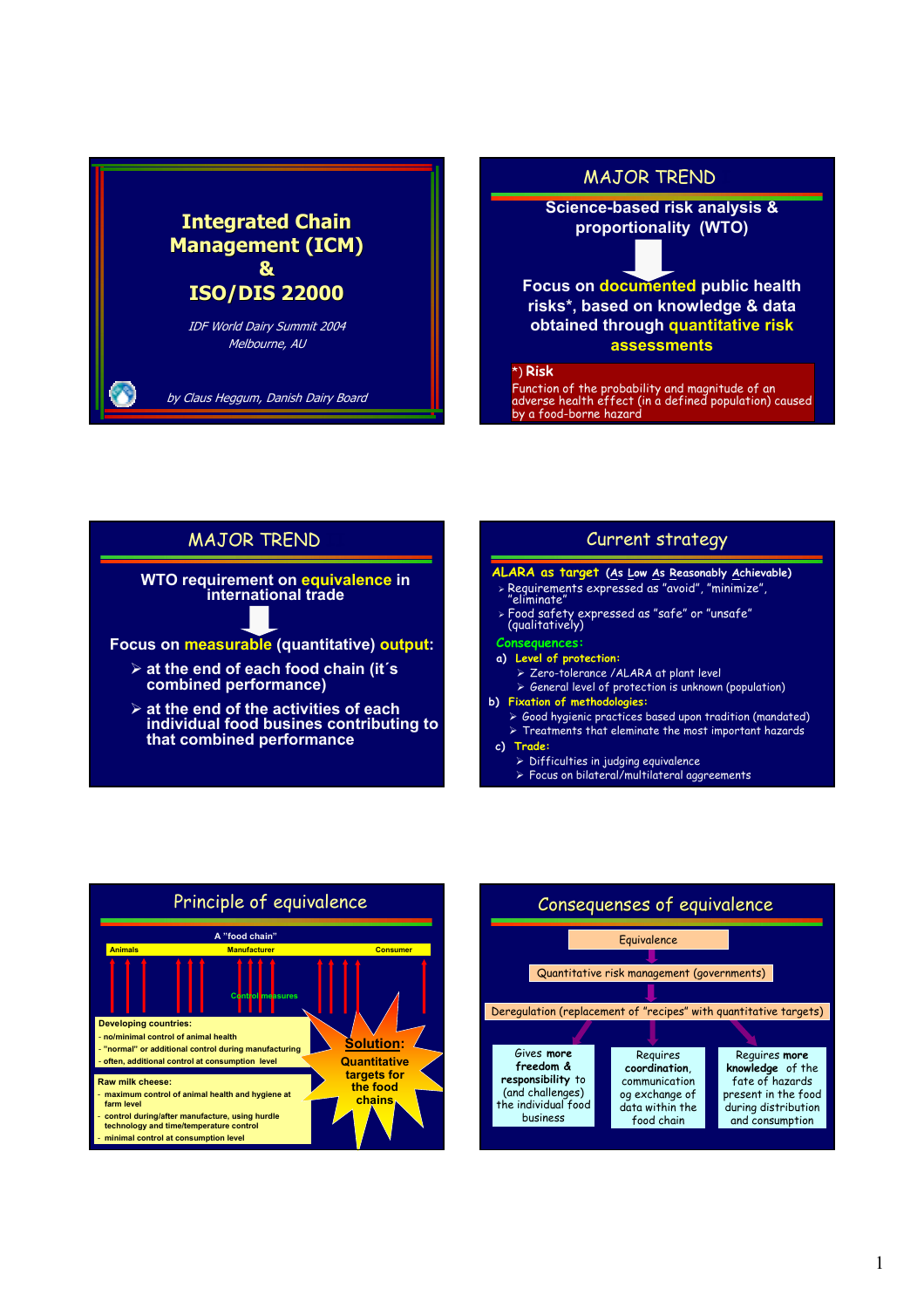## **Overview: Major trends & consequences**



## Integrated Chain Management (ICM)

**Interaction, through effective communication between operators and commitment in the food chain, aiming at enhancing mutual adaptation of activities along the food chain to provide cost-effective hazard control that meets the ultimate food chain targets**

### **Motivation factors:**

- Meeting (shared) responsibility requirements for food safety at the time of consumption (all parties produces "food")
- Improve options to perform due dilligence & contingency preparedness
- Mutual interests in an "undisturbed" market



### **New international documents addressing ICM**

- **Codex Code of Hygienic Practice for Milk and Milk Products**
- **Codex Principles and Guidelines for Microbiological Risk Management (at Step 3)**
- **ISO 22000 Food Safety Management Systems – Requirements for organizations throughout the food chain (DIS)**

## **The Codex Milk Hygiene Code & ICM**

- **From raw material production to the point of consumption, dairy products should be subject to a combination of control measures, that are shown to achieve establshed FSOs and related criteria**
- **No individual step of the food chain should be managed without consideration of what takes place in the chain of events prior to the particular measure being applied or what will take place subsequent to a particular step**
- The interrelationship and impact of one segment of the food chain on another segment is important to ensure that potential gaps in the continuum are dealt with through communication and interaction between the milk produc **retailer.**

# **ISO 22000 and ICM**

- Effective arrangements shall be established, implemented and maintained for pro-active communicating with:
	- **suppliers and contractors**
	- **customers, (product information, enquiries, contracts, customer feed back, systems already in place)** – **food authorities**
	- **other organizations that have an impact on or will be affected by the effectiveness or updating of the food safety management system**
- Adequate information, especially with regard to known hazards that need to be controlled by other organizations in the food chain, shall be provided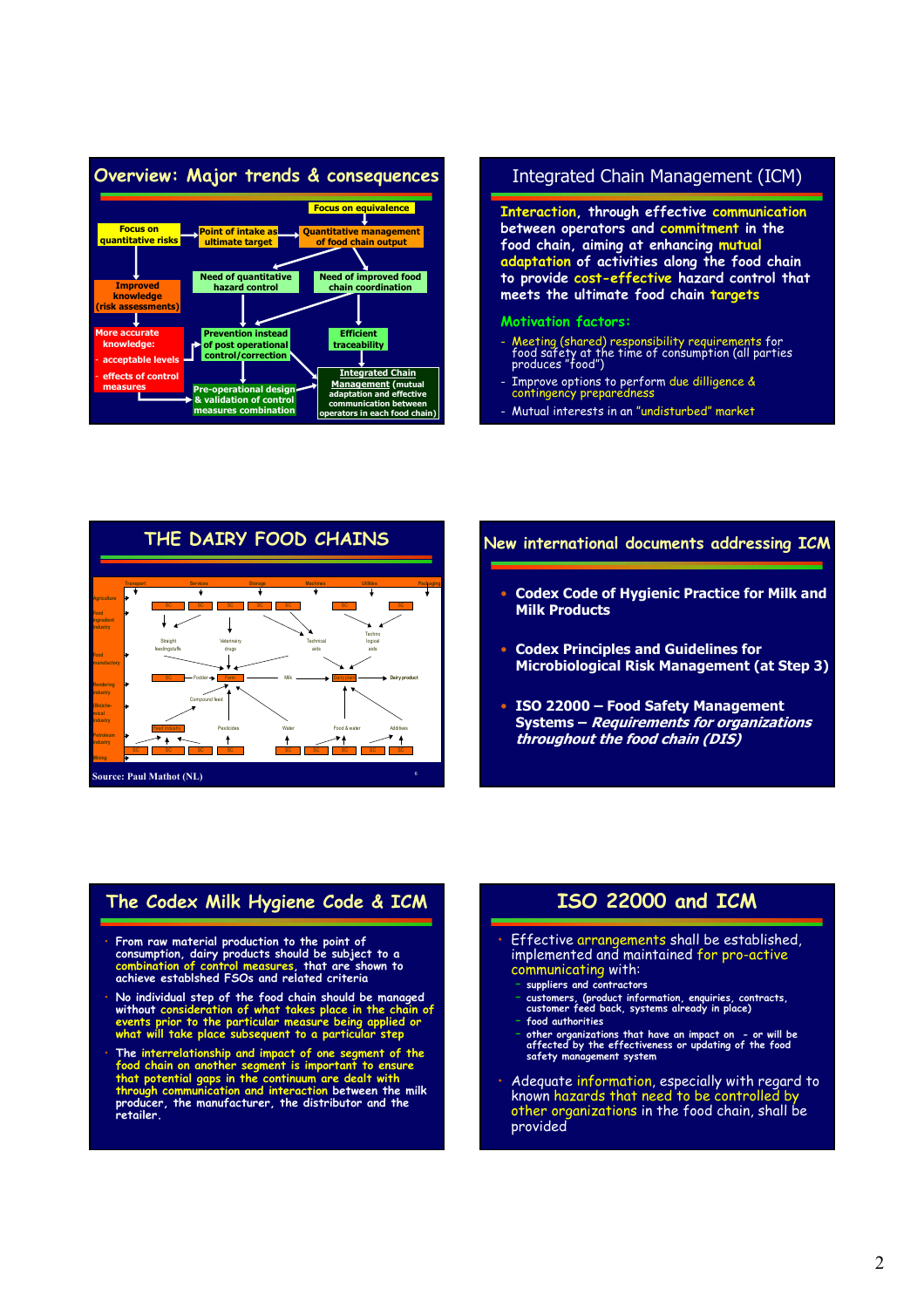### **ISO Objectives of external communication**

- **With customers to provide the basis for mutual acceptance of the level of food safety required (by the customer)**
- **Along the food chain to ensure allocation of sufficient and relevant knowledge to enable effective hazard identification, assessment and control where control is necessary and feasible**
- **With food authorities and organizations to provide the basis for public acceptance of the level of food safety identified**
- **With all parties to obtain reliability in the organization being capable of delivering that level.**

# **Codex MRM Principles & ICM**

Introduces and connects different MRM terms in quantitative food chain management:

- Acceptable Level Of Protection (ALOP)
- Food Safety Objective (FSO)
- Performance Objective (PO)
- Performance Criterion (PC)
- Microbiological Criterion (MC)





# **Implementation of ICM**

### **1. Analysing the various steps in the chains**

- a.Identification of hazards that need control
- b.Identification of control measures and point of (best) application
- c.Identification of required outcomes for the various steps in the food chains]

### **2. Defining the topics for communication**

- a.hazards, hazards control options and expected outcomes
- b.Means of verification/assurance of system reliability
- c.sharing of responsibility and partnership **3. Communication strategies, structures and**
- **procedures**

#### **Initiative & leadership:**

**Manufacturers of consumer products**

# **ROLE OF IDF IN ICM**

### **"Fertilizing the soil" for local development through:**

- **Promoting the concept of ICM towards relevant**
- **international private sector organizations, e.g:** Feed industry
	- Veterinary drugs industry
	- Pesticides industry
	-
	- Suppliers of equipment (farm, manufacture) Ingredients (foods, additives, starter cultures)
- **Advocating a sense of shared "ownership" for the safety of dairy products**
- • **Developing means for exchange of information and consultation**
- **• Coordinating approaches and tools, e.g. appropriate food safety management systems, compatible tracking & tracing systems etc.**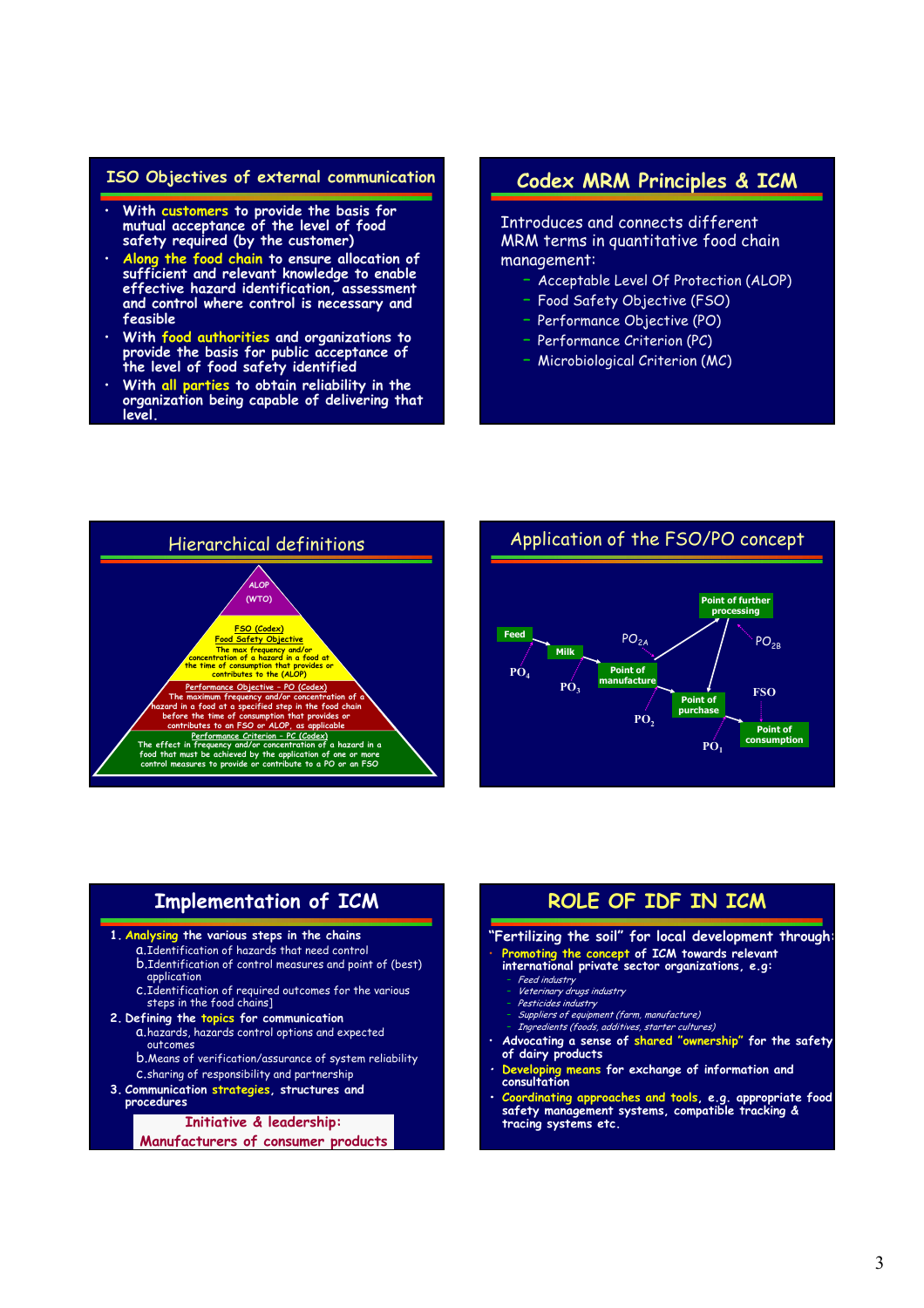## **What is ISO ?**



# **ISO/DIS 22000 Food Safety Management Systems**

**Requirements for Organizations throughout the Food Chain**

### • **International Standardization Organization**

- **Non-governmental**
- **A network of national standards institutes (148 countries)**
- **A bridge between public and private sectors**

#### • **An ISO Standard**

- **Voluntary (no legal authority)**
- **Purpose:**
	- To facilitates exchanges
- Meet a real need (market driven)
- **Work of experts achieved by consensus**
- **Auditable requirements**
- **Well-known ISO management standards:**
	- **ISO 9000** (generic quality management)
	- **ISO 14000** (generic environmental management)

# **Characteristics of ISO 22000**

- Requirements for the planning, operating, checking, and updating of food safety management systems
- Requirements for addressing (assessing and, as necessary, implementing) food safety concerns and requests of costumers (e.g. retailers, authorities)
- Can be applied on its own or in combination with other management systems, with/without 3rd party certification
- Combines recognized key food safety elements:
	- **System management (ISO 9001 approach)**
	- **Interactive communication along the food chains**
	- **Prerequisite programs and the HACCP plan through extended hazard analysis**



## **Why does industry need ISO 22000 ?**

- ¾ ISO 9001 does not specifically deal with food safety and does not address stringency (unspecific)
- ¾ Too many local standards (⇒ confusing)
- ¾ Need for a harmonized auditable approach (documentation ability)
- ¾ Desire for system improvements
- ¾ Desire for improving food safety management – Better planning, less post-process verification
	- Management of the food chain continuum (ICM)
	- More efficient and dynamic hazard control
	- Systematic management of prerequisite programs

# Categorization of control measures